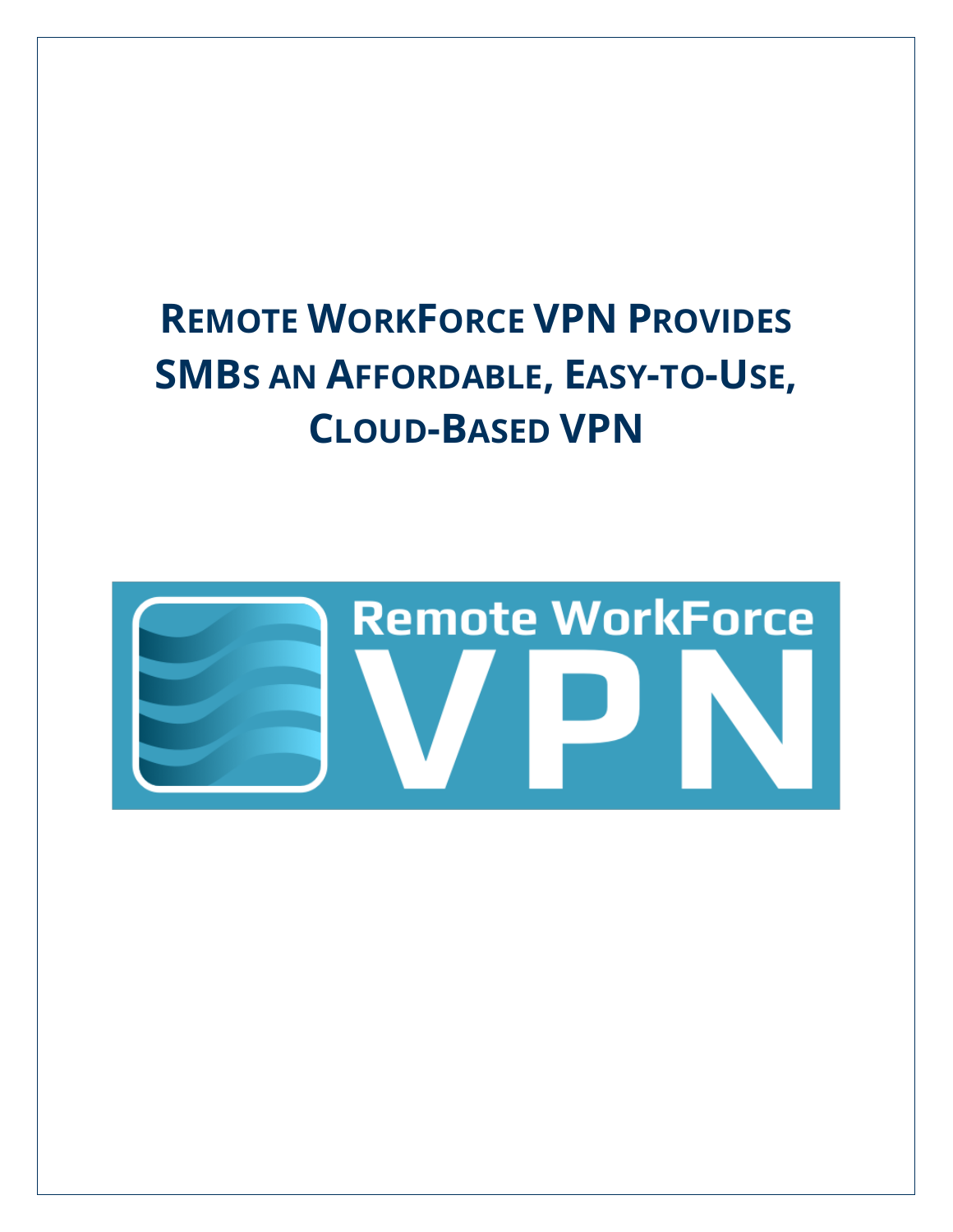

# **EXECUTIVE SUMMARY**

With the rise of remote work during the COVID-19 pandemic, the last few years have proven that work no longer only happens in an office. Whether from home, a coffee shop, or a coworking space, small and medium-sized business owners (SMBs) and employees are connecting to both home and public wifi networks that have not been secured by their IT department. This is both a security and a privacy risk.

For many SMBs with limited resources, VPN (virtual private network) solutions have been too expensive and hard to implement. Remote WorkForce VPN is an affordable, easy-to-use VPN for SMB employees.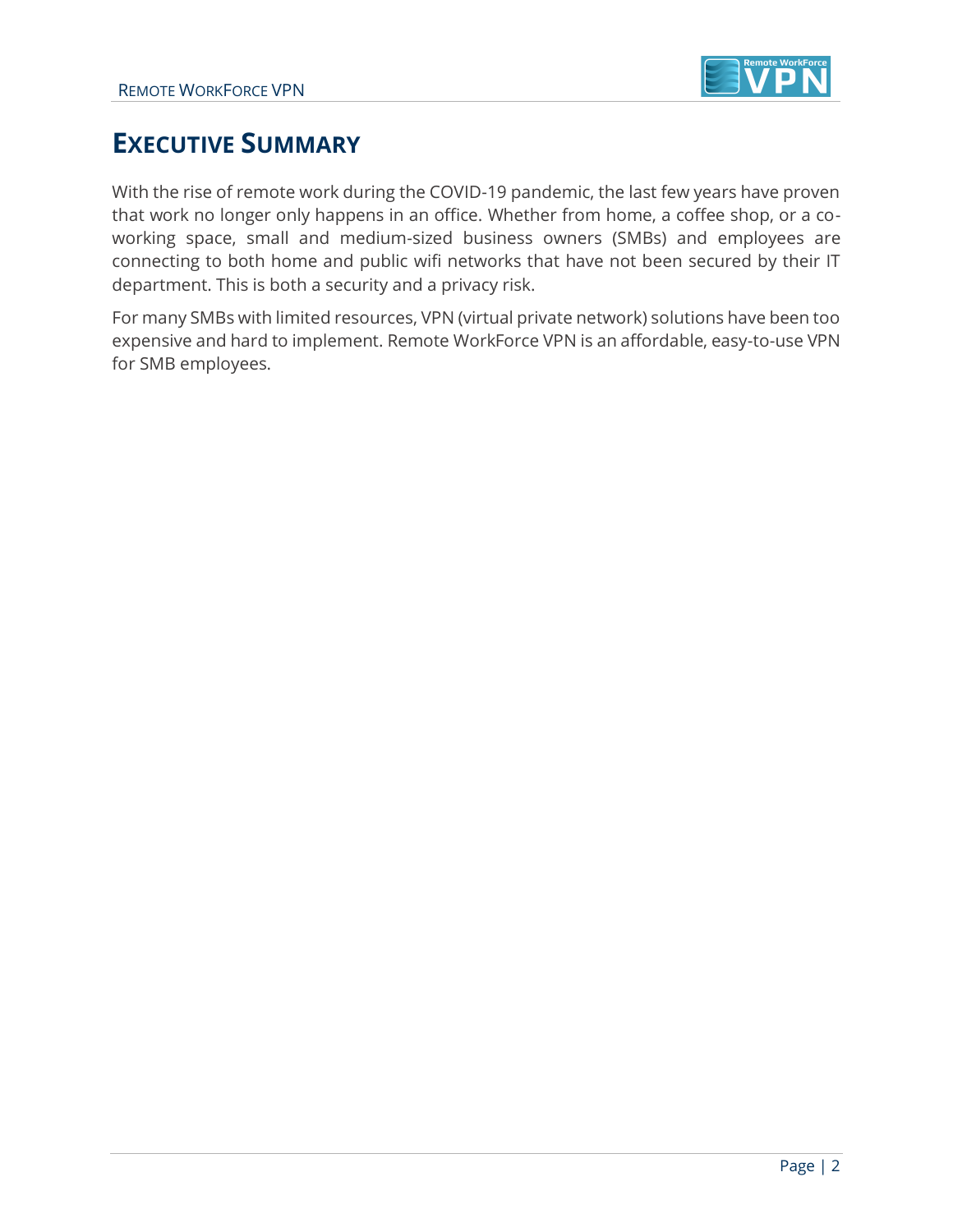

# **WORKING REMOTELY IS THE NEW NORMAL**

Before the COVID-19 pandemic, many businesses viewed remote access technologies as an optional luxury for their employees when traveling or working remotely. And while some companies provided secure access to confidential company resources, many did not. Today we are living in a different reality.

Most employees will be working at home at least a few days a week for the foreseeable future. Many companies are going completely virtual, realizing that much of their workforce can work from anywhere, and operating costs for renting physical office space can be dramatically reduced.

However, this new work environment creates both technical security risks and management challenges. When all employees worked out of the same office, a company's IT department provided data security and a secure wifi connection. But now, without these security measures in place, confidential company data is only as secure as an employee's home wifi network. This puts SMBs and their customers at risk.

And when employees venture out and use public wifi networks at local coffee shops, libraries, and airports – networks which are completely open and unsecure –the risks are amplified.

In addition, when employees work remotely, management lacks visibility into when they are working and what they are actually doing during work hours.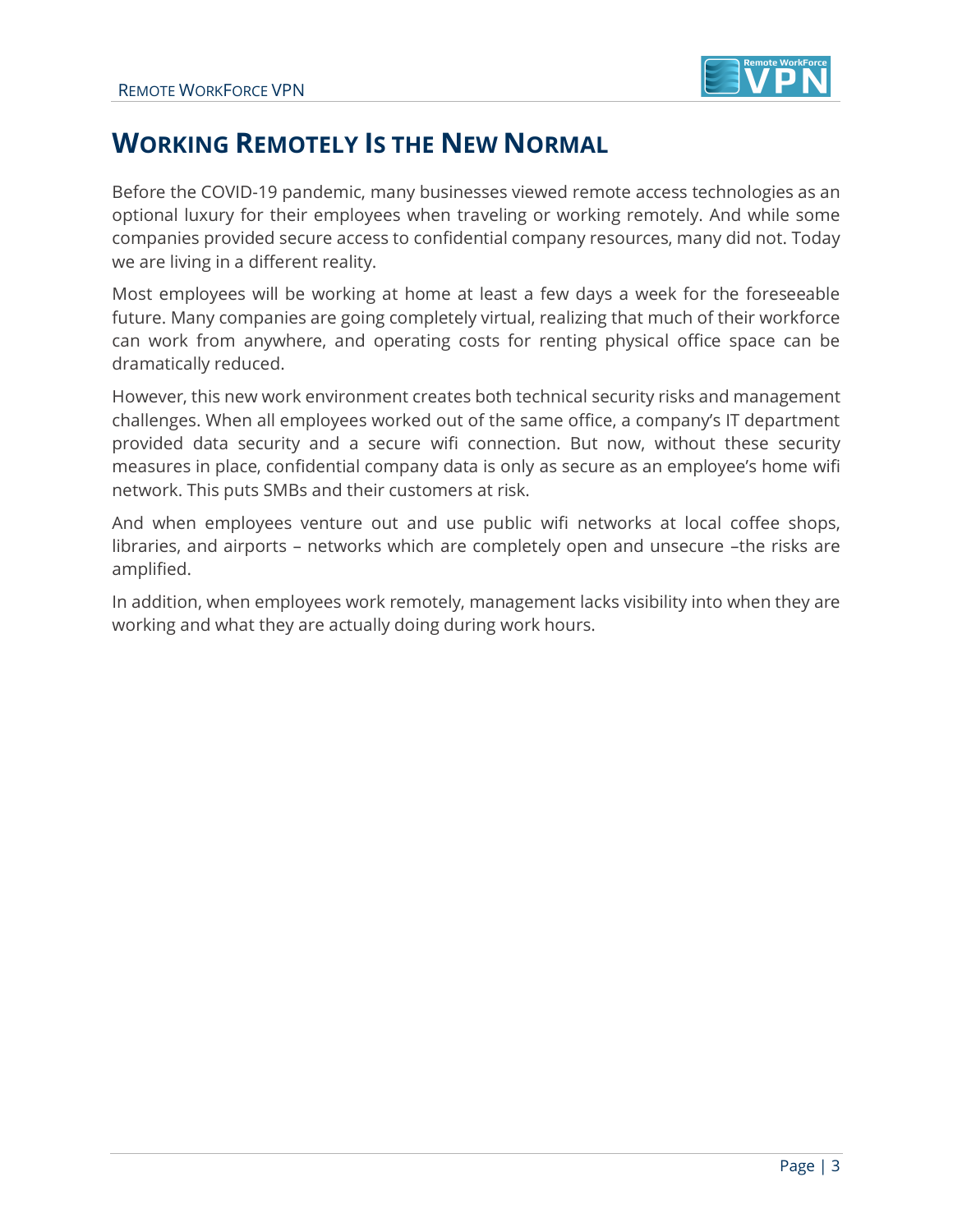

# **WHY SMBS NEED VPNS**

The fact is that SMBs are lucrative targets for hackers.

Even though more than 40%<sup>1</sup> of cyberattacks are aimed at SMBs, studies reveal that many SMBs still hold a misconception that cybercriminals only target larger businesses.

Security solutions for SMBs - and Managed Service Providers (MSPs) servicing them - should not be any less effective than they are for enterprise clients. The data is no less sensitive, disruptions no less serious. SMBs need an enterprise-caliber defense that is also easy to implement and affordable. Traditional VPN applications are notoriously difficult to use. Cloud-based VPN services are much easier to use and offer lower operating costs.

A report earlier this year revealed 23% of SMBs use no cyber security tools. As well as financial and data losses, companies often face a loss of business and trust as a result of a cyber attack. 60% of businesses that get hacked go out of business within six months.  $2$ 

SMBs are a lucrative target because most do not have sufficient defenses in place to prevent cyber attacks. There are several key areas where an SMB VPN would mitigate risks:

- **Only trusted devices can access your network:** As more devices and services are connected to the Internet, the risk of cyber attack to your network and all the devices connected to your network increases. A properly implemented VPN allows only trusted devices to access your private network and implements strict access controls to block unauthorized usage.
- **Data encryption:** Data encryption safeguards against eavesdropping and data loss. This is particularly important while connecting over untrustworthy free Wi-Fi hotspots. Scammers can use Wi-Fi hotspots that mimic a legitimate hotspot in the hopes of stealing credentials and other sensitive information from unsuspecting users. Using a VPN encrypts traffic end-to-end, keeping all information private and protecting against the threat of rogue wifi networks.
- **Two-factor authentication:** In addition, two-factor authentication ensures that users are who they say they are, even when credentials are compromised. Logon attempts that don't satisfy established restrictions are automatically blocked, before any damage is done.